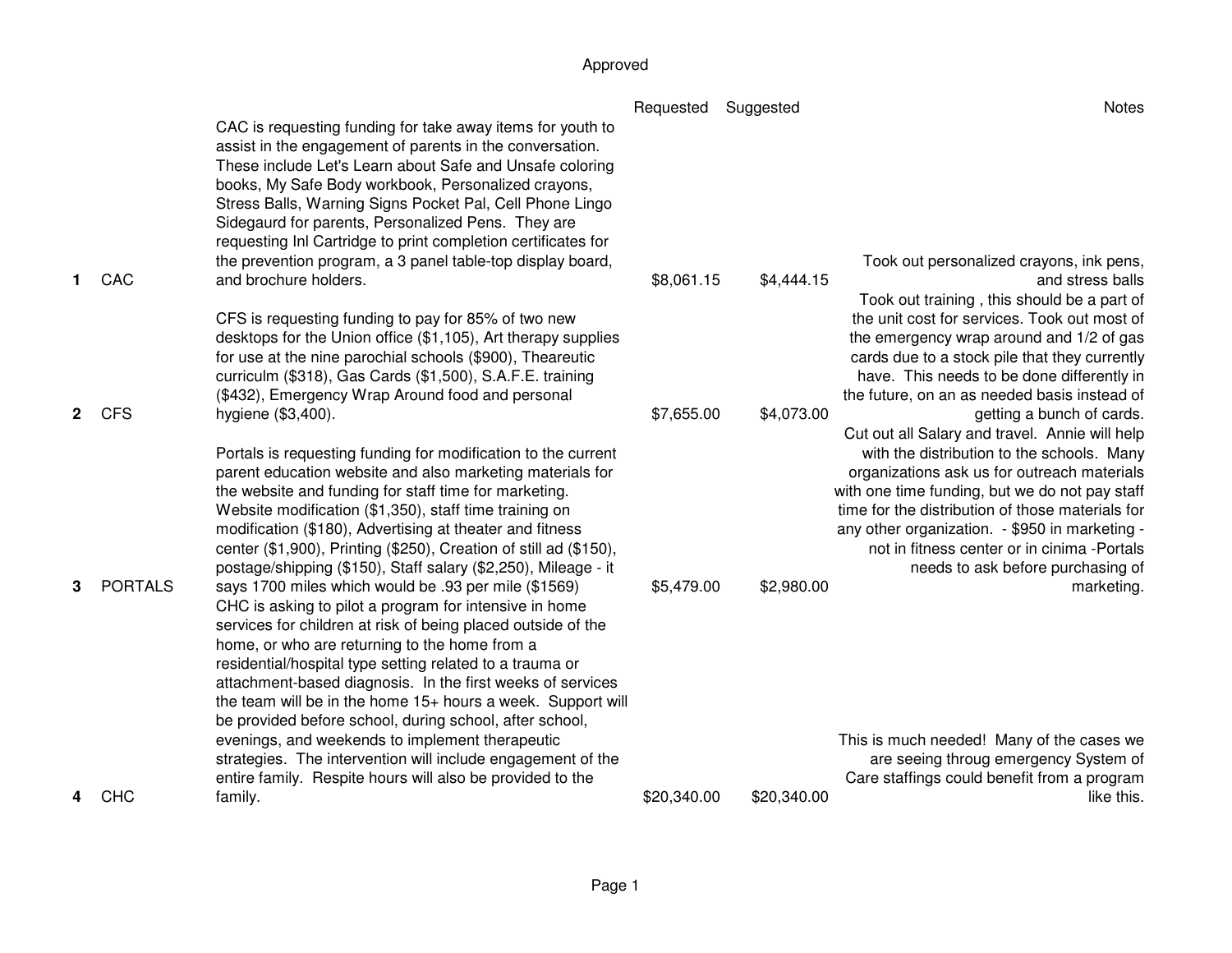| 5            | <b>KUTO</b>   | KUTO would like to present two ASIST (Applied Suicide<br>Intervention Skills Training) trainings. One targeting school<br>personnel and the second targeting Mental Health<br>professionals. This is an intensive, interactive two-day<br>training to help caregivers recognize risk and learn how to<br>intervene to prevent the immediate risk of suicide.                                              | \$7,476.00  |                       | New Organization to us. They have<br>wonderful reputation as giving great<br>trainings. - do one training and prove that<br>there is enough people that are interested in<br>\$3,738.00 coming to this program.                                                                                                                           |
|--------------|---------------|-----------------------------------------------------------------------------------------------------------------------------------------------------------------------------------------------------------------------------------------------------------------------------------------------------------------------------------------------------------------------------------------------------------|-------------|-----------------------|-------------------------------------------------------------------------------------------------------------------------------------------------------------------------------------------------------------------------------------------------------------------------------------------------------------------------------------------|
|              |               | Breakdown StL is asking for half of the cost of a portable<br>sound system to help with their Off Stage program that is<br>currently being provided at the St. Clair High School.<br>Breakdown StL started working in the St. Clair High School<br>after the suicide cluster in the 12-13 school year. They<br>started with an On-Stage performance and then began the                                    |             |                       | New Organization to us. They are doing a lot                                                                                                                                                                                                                                                                                              |
| 6            | <b>BRKDWN</b> | Off-Stage in October of 2013.<br>Grace's Place is asking to be able to provide therapeutic<br>visitation to children in the foster care system. This is in<br>direct response to an unmet need in the community and will<br>be able to speed children along the process of permanency.<br>SOG would contract with qualified mental health<br>professionals that would come to their office to provide the | \$3,017.00  | \$3,017.00            | of work with the St. Clair school district.<br>Corrected the amount for covering only June<br>through December. They had the amounts<br>for a full year. Even though this will begin in<br>May, I feel their will be a lag in the beginning<br>so 7 months of funding should be sufficient.<br>The therapist only get 50.00 per hour - no |
| $\mathbf{7}$ | SOG           | service.<br>Grace's Place would like to purchase consumable good ink<br>cartridges (\$1,224.92). The would also like to purchase a<br>commercial grade play set and rubber mulch for use of the                                                                                                                                                                                                           | \$50,066.00 | \$22,751.00 training. |                                                                                                                                                                                                                                                                                                                                           |
| 8            | SOG           | children in their care (\$8,300).<br>Grace's Place would like to provide supervised visitation for<br>children in the foster care system. This would be a pilot<br>program to speed children along the process of<br>permanency. The child and families would be screened for<br>suitability in using Grace's Place as a supervised visitation                                                            | \$9,524.92  | \$1,300.00            | Ground cover only<br>Corrected the amount for covering only June<br>through December. They had the amounts<br>for a full year. Even though this will begin in<br>May, I feel their will be a lag in the beginning                                                                                                                         |
| 9            | SOG           | site.<br>CASA is requesting to put on a team building event for FST<br>members (\$750), Mileage reimbursement for CASA<br>volunteers (\$2,035), In-Service Training Books (\$100),<br>Incentive Gift-Cards for Youth (\$300), Collection/Material                                                                                                                                                         | \$27,492.23 |                       | \$21,017.15 so 7 months of funding should be sufficient.                                                                                                                                                                                                                                                                                  |
| 10           | CASA          | Boxes (\$180), Facebook Advertising (\$320), Table (\$250),<br>Bookshelf (\$75), Shredder (\$75)<br>LFCS is asking for \$280 for a cellular internet access<br>service data plan for their counselor, thay are also asking                                                                                                                                                                                | \$4,085.00  | \$3,785.00            | Took out the incentive cards - hoping they<br>can get these through donations.                                                                                                                                                                                                                                                            |
|              | 11 LFCS       | for \$1,500 in wrap-around funding.                                                                                                                                                                                                                                                                                                                                                                       | \$1,780.00  | \$1,780.00            |                                                                                                                                                                                                                                                                                                                                           |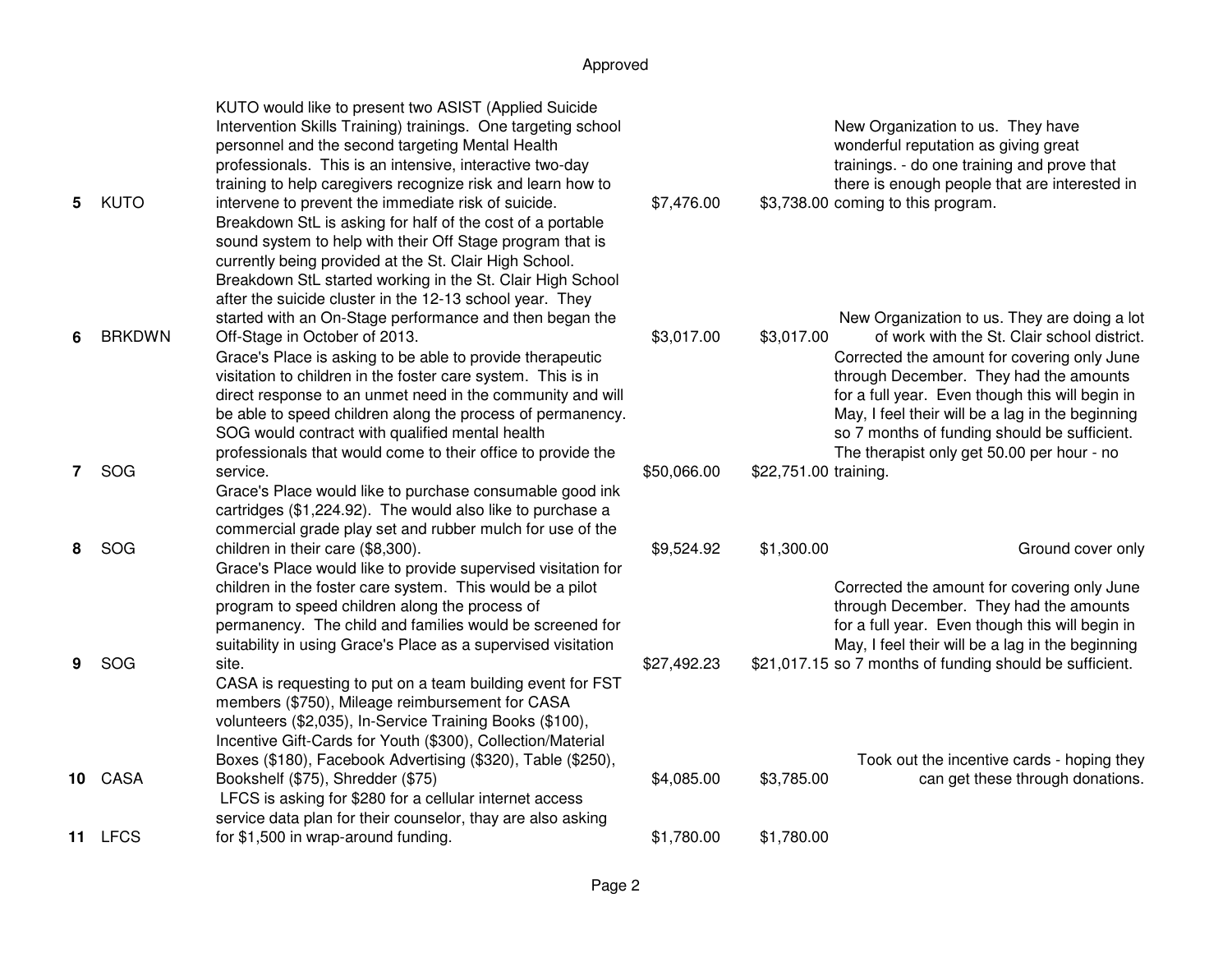|    |              | ALIVE is requesting funding for equipment, supplies and<br>training to enhance therapy. 4 drawer file cabinet<br>(\$355.19), Theratapper (\$117.00), 3 Sound Screen<br>Machines (\$164.97), Djembe Drum (\$142.99), Pop up<br>Canopy for community outreach activities (\$134), Camera<br>and earbuds to be used for parent coaching (214.98),<br>Consumable Supplies - mainly books to send home with |             |            |                                                                                                                                                                                                                                                                           |
|----|--------------|--------------------------------------------------------------------------------------------------------------------------------------------------------------------------------------------------------------------------------------------------------------------------------------------------------------------------------------------------------------------------------------------------------|-------------|------------|---------------------------------------------------------------------------------------------------------------------------------------------------------------------------------------------------------------------------------------------------------------------------|
|    | 12 ALIVE     | families (\$780.20), Training part 2 on EMDR-HAP (\$545)                                                                                                                                                                                                                                                                                                                                               | \$2,454.33  | \$2,454.33 | Although we see the value of the real life                                                                                                                                                                                                                                |
|    |              | The Washington High School Child Development Class is<br>requesting real life babies to be used in the classroom<br>setting. There are several different types of packages<br>available from 25 Baby Classroom Package, down to the<br>health trio which includes 1 Shaken Baby, 1 Drug-affected,                                                                                                      |             |            | babies, the predominant feeling is that the<br>school districts need to work together to<br>purchase these or ask us to help purchase<br>them. If three or four districts were using<br>them together, we could see how funding<br>them could be beneficial to the entire |
| 13 | WHS/WINGS    | and 1 Fetal Alcohol Syndrome.<br>CHAD is requesting a projector with speakers, presentation<br>clicker, high speed modem (\$1,120), laptop, software,<br>computer set-up, mouse and computer support (\$1,726),                                                                                                                                                                                        | \$36,743.20 | \$0.00     | community.                                                                                                                                                                                                                                                                |
|    |              | VPN clinet license (\$49), consumable supplies (\$130), non-<br>consumable including mobile office bag, flashdrives, SOS<br>program kit (\$490), Training for new Franklin County                                                                                                                                                                                                                      |             |            | Took out training for new Franklin County<br>presenter. That is something that should be<br>covered as a part of highering a new                                                                                                                                          |
| 14 | <b>CHADS</b> | presenter (\$955)<br>PFH is requesting funding for Camp Catalyst 2014 -<br>Breaking it Down. They will partner with BreakdownStL to<br>work wth youth to develop and produce a multimedia<br>performance that addresses high risk situations that are<br>pertinent to them. They will have 30 cap participants divided                                                                                 | \$4,470.00  | \$3,515.00 | employee, not through one-time funding.<br>Camp has been highly successful and<br>impactful to the youth involved in the past.<br>Sounds like a great opportunity for the<br>kiddos to think meaningfully about high risk<br>behaviors and to come up with ways to share  |
| 15 | PFH          | into 5 groups.<br>PFH is requesting funding to continue to produce video<br>PSAs for "Prevent the Zombie Apocalypse" The funding<br>would be used to pay a stipend to the staff member who is<br>editing the videos on her own time. The actually video                                                                                                                                                | \$9,285.00  | \$9,285.00 | the message with their community.                                                                                                                                                                                                                                         |
| 16 | PFH          | production time will be paid for through existing dollars. In<br>addition they are requesting funds to crete an interactive<br>game for PZA.                                                                                                                                                                                                                                                           | \$2,500.00  |            | This will be funded through the dollars<br>already allocated to the Heroin Collaboration<br>\$0.00 through Special Projects                                                                                                                                               |
|    |              |                                                                                                                                                                                                                                                                                                                                                                                                        |             |            |                                                                                                                                                                                                                                                                           |